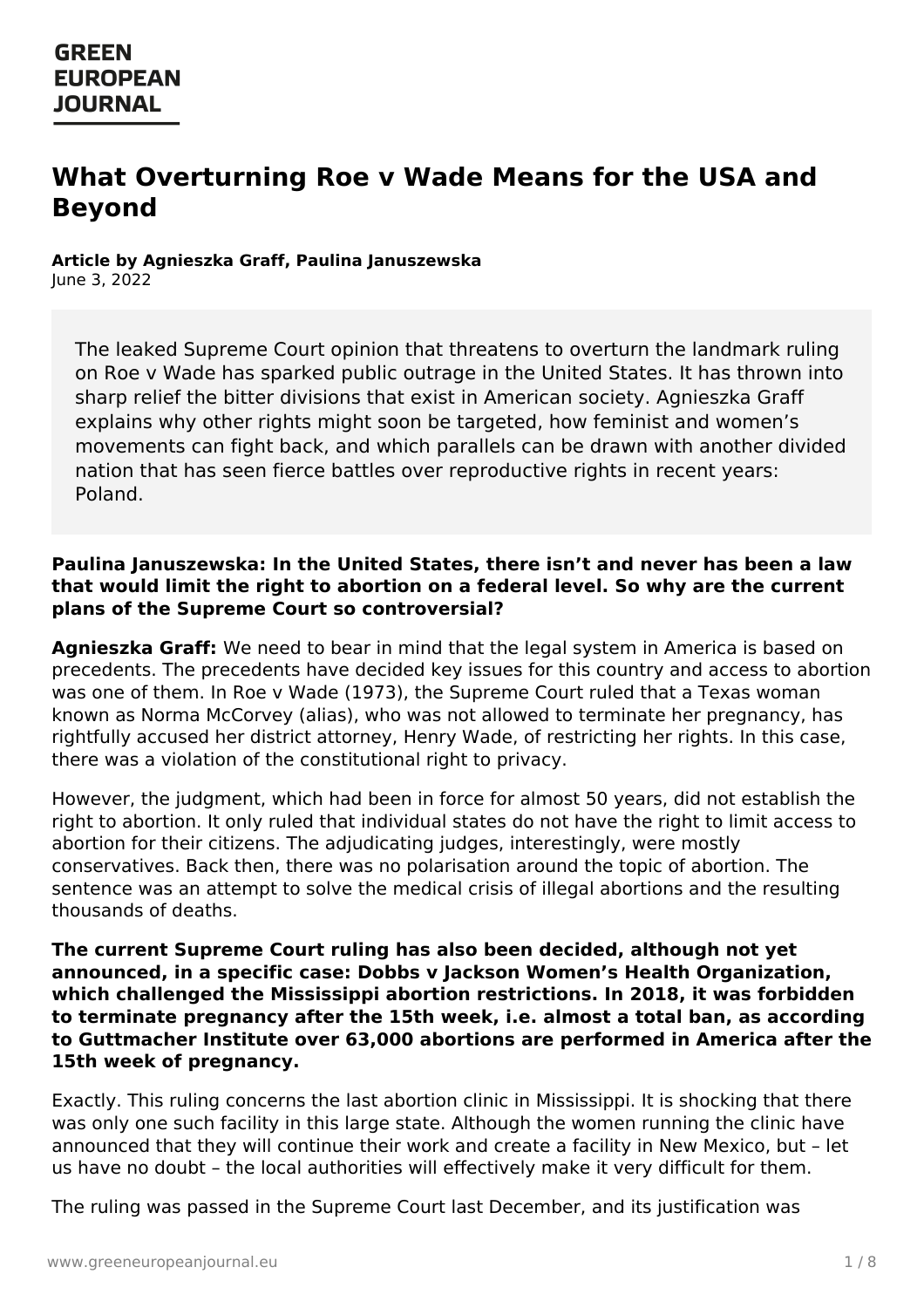prepared later and recently leaked to the media. The leak suggests that a conservative majority of judges is questioning the ruling in the case of Roe v Wade. That is, they overrule it, challenging 50 years of legal decisions and setting a new precedent. It claims that the judgment restricting the right of the states to abortion was based on a false inference.

### **Our latest edition – Moving Targets: Geopolitics in a Warming World – is out now.**

It is available to read online & order straight to your door.

[READ](https://www.greeneuropeanjournal.eu/edition/moving-targets/) & Order

#### **So it is not a de facto ban?**

No, it is rather an opening of the way to restrictions, just like Roe v Wade closed the road to restrictions rather than grant American women the right to abortion. The Mississippi ruling will determine where the decision to terminate the pregnancy in the US can be made. From 1973 until now, it has been made at the federal level under the constitutional guarantee, namely the 14th Amendment, which guarantees US citizens the right to liberty and the privacy derived from it. Now it will again be up to the states to regulate abortion. And they are going to be divided about half and half.

#### **The justification given by the Supreme Court is that it places the decision-making in the hands of the citizens themselves, through their democratically elected representatives.**

This argument is deliberate and hinges on the fact that the constitution does not mention abortion. The founding fathers, who did not think of women as persons possessing rights, had no intention of including the right to terminate an unwanted pregnancy in the 14th amendment. From this reading of the constitution, the Supreme Court understands that the amendment cannot be invoked to protect the right to abortion.

> Now it will again be up to the states to regulate abortion and they are going to be divided about half and half.

#### **And there is nothing the Democrats can do about it?**

Two months ago, Democrats made an unsuccessful attempt to introduce a law that would guarantee access to abortion as a part of medical services. It passed through the House of Representatives but was overruled by the Senate. The issue will be raised again, but the [chances](https://www.greeneuropeanjournal.eu/bidens-climate-promises-face-us-political-deadlock/) of success are slim – unless the Democrats win a majority in the Senate this fall.

#### **There is also a third leg of American power, the president.**

Joe [Biden](https://www.greeneuropeanjournal.eu/bidens-victory-is-a-glimmer-of-hope/), who is a Catholic by the way, has expressed great concern not just for its consequences for women but also for the threat to other important precedents set in recent decades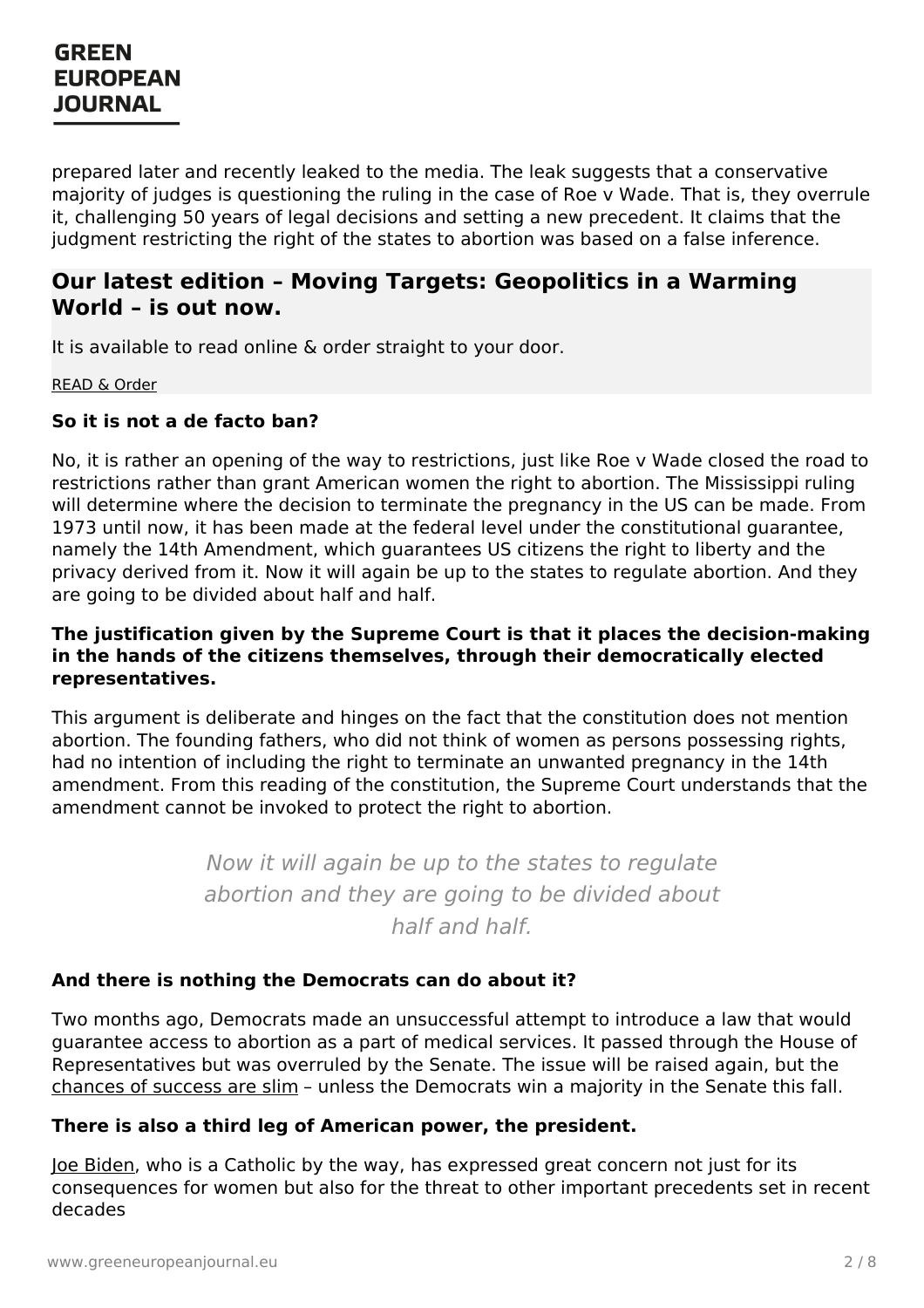#### **Yes, because this opens the way for the anti-abortion lobby to introduce a ban on terminating pregnancies resulting from rape or incest. It also opens a way for other religious [fundamentalists](https://www.greeneuropeanjournal.eu/abortion-debate-in-malta-between-progress-catholic-morality-and-patriarchy/) to challenge issues such as same-sex marriage. What other threats can you see?**

To predict what will happen next, we need to understand the ideology driving the reversal of Roe v Wade. It comes from the religious fundamentalists and ultra-conservatives who are allied with the Republicans and often directly in their ranks. In fact, it can be said that over the past 20 to 30 years they have managed to infiltrate the most important platforms of the Republican Party, dominating internal debates and waging culture wars. Since around 1976, a few years after Roe v Wade, the radical religious right has rallied around "family values". It began with Phyllis Schlafly's alliance with Ronald Reagan and continues today, with varying degrees of success.

### **So right to abortion is going to be the first to go?**

Yes. I think this is the first shot in the coming wave of struggles. This is a new phase of culture wars. Conservatives will seek to ban various forms of contraception, sex education, and the right to transition. Next, we can expect an attempt to transfer the right to samesex marriage to the state level. But they might also surprise us.

#### **In what way?**

Firstly – I would bet that they will try to push for the abortion ban by Supreme Court. After all, they consider abortion to be genocide. But I would also not rule out going back to the roots.

#### **Do you mean white supremacy?**

Yes. However, it would not be open racism, but firstly increasing the powers of the police, and secondly, influencing the education system, for example by instituting a ban on "critical race theory." Thirdly, gradual and almost invisible reduction of the already narrow scope of immigrant rights. After all, such attempts have already been made. For example, Texas plans to abolish the right to education for immigrant children – which will challenge another Supreme Court ruling from 1982. In the South, disenfranchising African Americans and Hispanics is a common practice. This is normally achieved through administrative harassment and various kinds of obstruction, or exploitation of loopholes in federal law.

> Religious fundamentalists and ultraconservatives over the past 20 to 30 years have managed to infiltrate the Republican Party, [domina](https://www.greeneuropeanjournal.eu)ting internal debates and waging culture wars.

#### **The intensifying culture wars may sound very familiar to people who live in Poland…**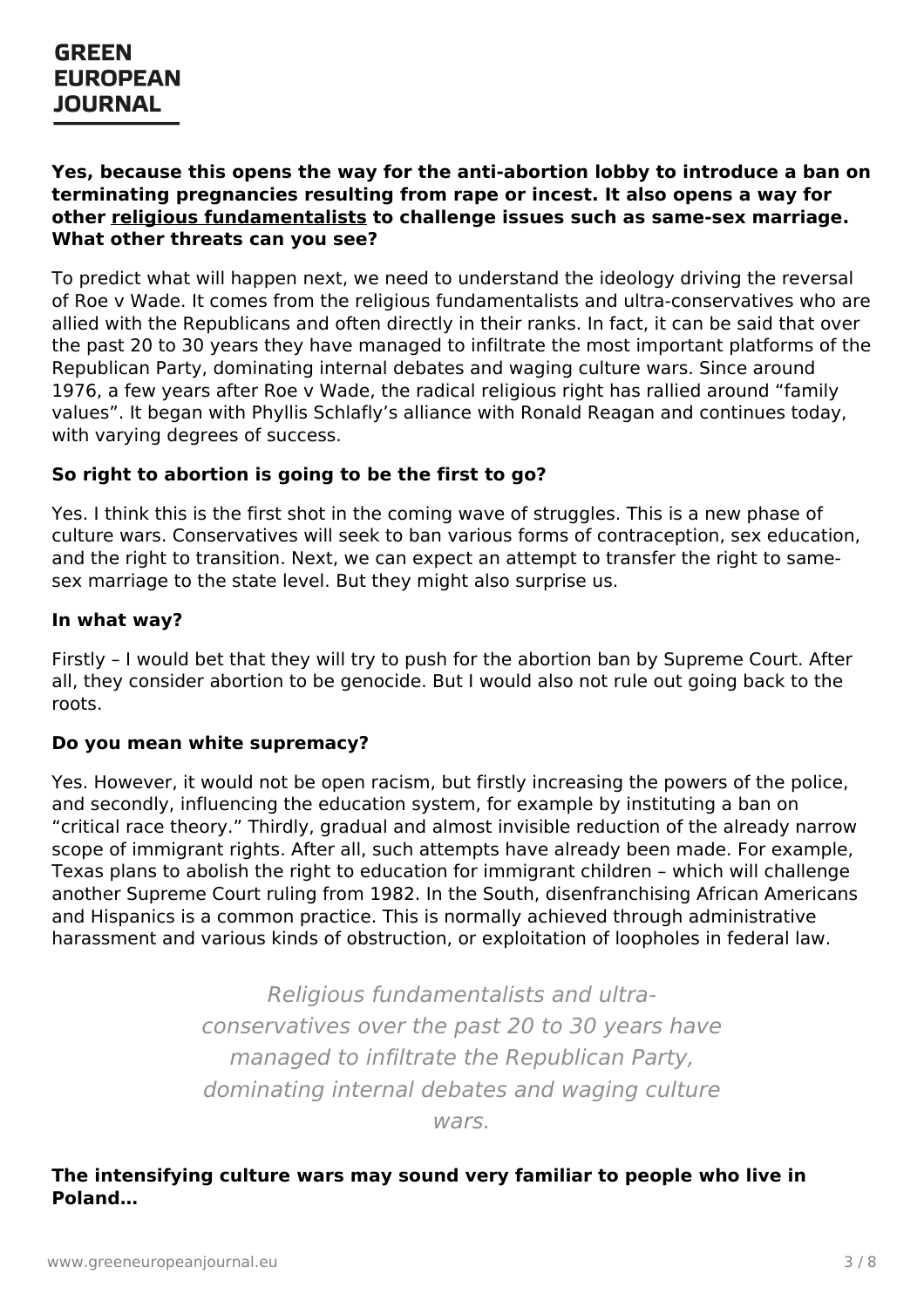The Polish organisation [Ordo](https://www.opendemocracy.net/en/5050/four-reasons-why-polands-war-on-abortion-should-scare-you/) Iuris is the counterpart of the radical religious right that is waging this war. However, American polarisation is much deeper than anywhere in Europe and has a history that led to the Civil War. The division around abortion may be the beginning of the creation of a completely new form of political system in the US. It concerns not only the different access to a specific medical service, but de facto the subjectivity of women in each state. This means that, for example, a woman in Louisiana will be deprived of her civil rights to decide on her life and body, as the local authorities are already preparing to punish abortion by prison sentence. Meanwhile, a resident of the state of New York can terminate their pregnancy at any time. Racism is an important factor here in terms of geography and wealth. Restrictions resulting from the repeal of Roe v Wade will hit the poorest women, usually from ethnic minorities. In Mississippi, 69 percent of procedures concern Black and Hispanic women.

#### **Given the fact that ultraconservatives gain enormous influence and put a lot of money into anti-gender, pro-life lobbying across the globe, will this have a symbolic or real significance to the rest of the world?**

This is not a new situation. Under the Bush administration, conservatives implemented a policy that restricted federal funding for aid programs that guaranteed access to reproductive rights in developing countries. There is considerable concern among feminist organisations across the globe about potential impacts on the Global South. However, I think that for now, the ruling will have a bigger impact on America.

#### **According to the Center for Reproductive Rights, if Roe v Wade is revoked, 23 states will ban abortion. That is a lot.**

This number excludes Kansas and Florida – states that are hesitant but would likely implement a ban too. When you look at the map, you can see how difficult inhabitants of the Deep South will have it. Mississippi is surrounded by red spots, which means that if the abortion clinic there collapses, the person willing to terminate the pregnancy will have to travel hundreds of miles to do so. Not everyone will be able to afford it. Certainly not a young, poor African American or Latino woman.

In some ways, it will be a secession, because the South and parts of the Midwest will just stop pretending to be fighting discrimination in any way. It won't be another [Poland](https://www.greeneuropeanjournal.eu/we-no-longer-ask-to-be-treated-as-humans-we-demand-it/) or [Ireland](https://www.greeneuropeanjournal.eu/the-road-to-repeal-how-ireland-said-yes/) before the Eighth Amendment was repealed, but rather another El Salvador. And they will depart from the rest of civilisation, turning into places where profoundly gendered and racialised economic inequality will become the accepted norm. If you look at it from a historical perspective, you can see a return of the 1950s, when the persecution of racial minorities in southern states were questioned. The Civil Rights Movement made it impossible, but now the South has shifted again. It now claims: "You can discriminate and you don't have to use classical segregation to do it."

#### **How else [could](https://www.greeneuropeanjournal.eu) it be done?**

By using the "war on [drugs](https://www.greeneuropeanjournal.eu/green-observatory-drug-policy/)" and privatising the prison system. And now by limiting the access to abortion for Black women. I do not see the Supreme Court's decision only through a feminist perspective. I believe that the polarisation we are observing has now entered a phase of rupture. This no longer represents a worldview difference within the same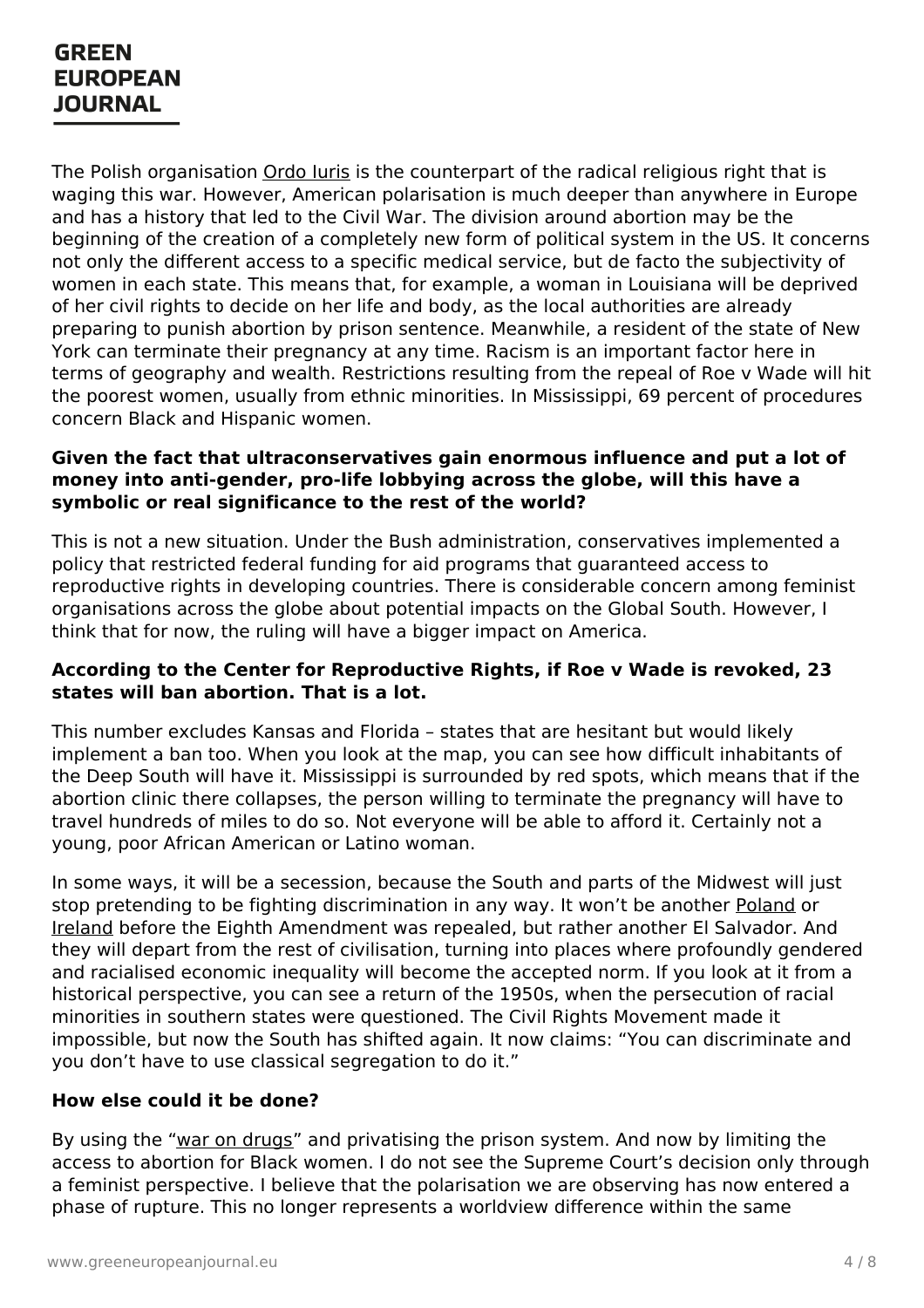American society, but a gulf between two different American societies. Young African American women are not members of either of them, but hostages of ultra-conservative white southerners. Because white women belonging to the middle class will be able to cope.

#### **Does this signal a new phase for the feminist movement?**

Yes. A phase of fighting, not necessarily by legal methods. Feminism as a lifestyle, feminism as a coaching and therapeutic language, feminism as an abstract academic discourse – all of this will now be marginalised. The time has come to fight for lives. This is something America has never seen before.

#### **What about in the 1970s?**

More like the turn of the 1960s and 1970s – yes, it was the time of radicalism when the feminist movement gained historic victories. But it should also be remembered that the Roe v Wade case was successful not only thanks to the lawyers involved. At that time, the religious right was not yet consolidated and the atmosphere in the US was favourable towards progressive changes. And these changes were supposed to last forever.

Fifty years have since passed and two generations of women have been raised firmly convinced that they were safe. In 1989, when I was studying in the USA, several dozen people from my campus went to the abortion march in Washington. I was among them. For me, a Polish woman who had just emigrated from Europe, it seemed obvious that the right to abortion must be constantly fought for and that nothing is given forever. From my American friends I heard: "Abortion? After all, we have Roe v Wade. Nobody dares to take it away from us." Well, look where we are now.

> Racism is an important factor here in terms of geography and wealth. Restrictions resulting from the repeal of Roe v Wade will hit the poorest women, usually from ethnic minorities.

#### **Will this new wave of activism against the lack of access to abortion have the characteristics of populist feminism?**

I assume that you are referring to the concept that we propose with Elżbieta Korolczuk in the book "Who's Afraid of Gender". We used this term to envision a mass and grassroots [movement](https://www.greeneuropeanjournal.eu/gender-justice-beyond-binaries-and-buzzwords/) that speaks on behalf of the women as opposed to the elites. This is what is happening currently, you can really see it. Social media will be playing a significant role here, as they will be used to create these safety nets and support groups. And such groups are already functioning – not only at the international level, but also locally in USA. The [feminist](https://www.greeneuropeanjournal.eu) version of couch surfing, i.e. hosting "sisters" from state where abortion is illegal, will become popular. Contrary to what mainstream Polish journals write, America will not return to the time before Roe v Wade.

#### **What exactly do you mean?**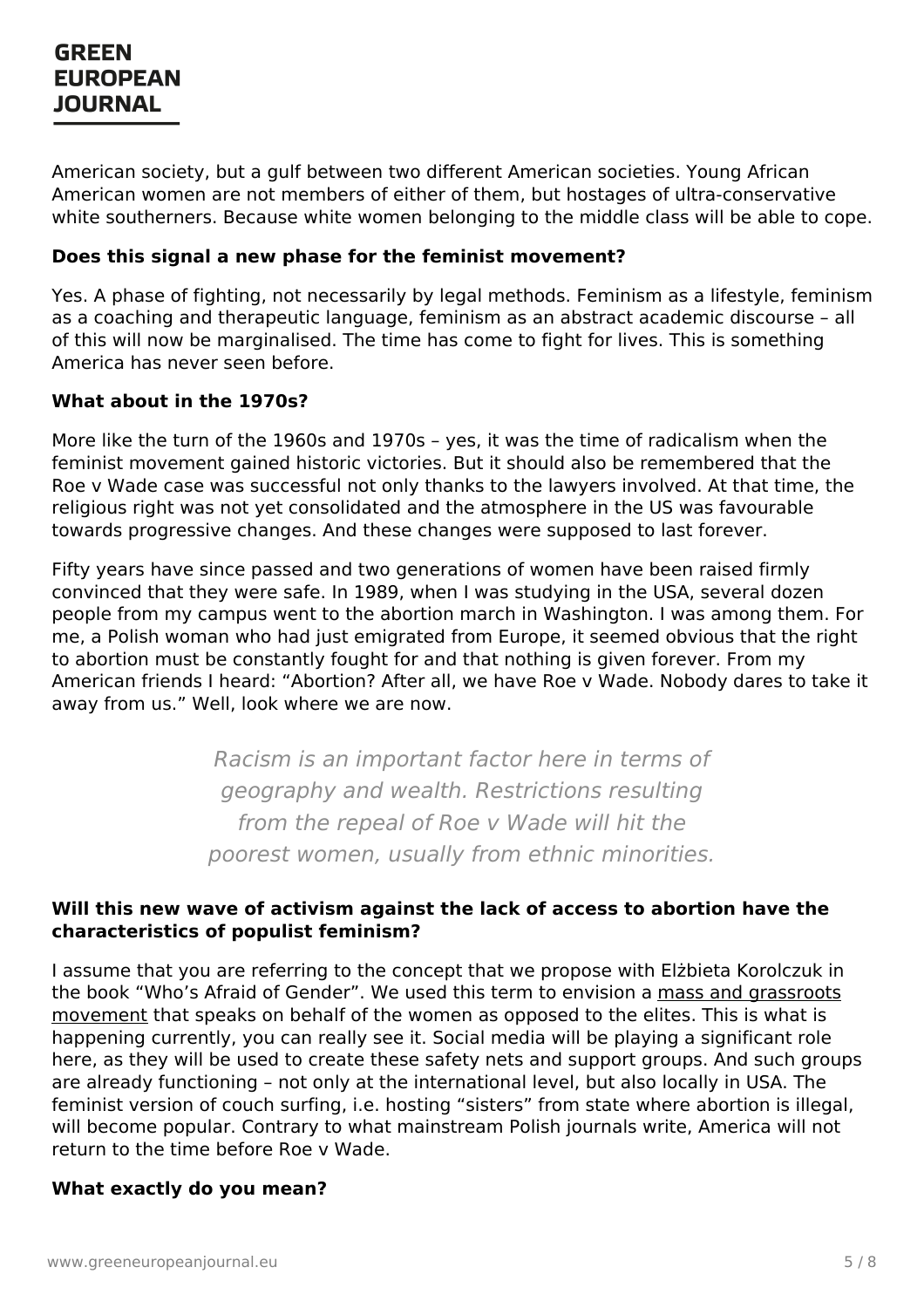Back then, abortion was forbidden in most of the country. It was already legalised in New York in 1970. But across the country, the abortion underground was flourishing. It is estimated that up to a million illegal abortions were performed each year in the 1950s and 1960s. About 3000 to 4000 women died every year. Those times are rightfully gone. Today's mobilisation will involve fundraising for travels for women in need of surgery and organising systems of distribution of abortion pills. Clinics in states where abortion will remain legal are already gearing up to see thousands of additional patients. The Internet is full of tutorials on how to perform a pharmacological abortion, or how to do it safely at home, using an empty jar and two tubes.

Today it's also easier to get on a plane and travel to a place where you can have a safe abortion. For many people that still creates an economic barrier, but we can organise fundraisers to overcome it. Fortunately, nobody came up with the idea of doing pregnancy tests at airports or roads leading to the northern states yet. The conservatives have not yet targeted the right to talk about having an abortion, so a lot of our resources can still go to campaigning for such ["abortion](https://www.pbs.org/newshour/health/what-irelands-history-with-abortion-might-teach-us-about-a-post-roe-america) tourism". I also expect mass protests. And I think that they will have a completely different character than all the previous ones, which to a large extent referred to the rhetoric of choice. Now it is time for a different strategy and a different language.

#### **In her recent statements on the upcoming ruling, Kamala Harris unwittingly furthers the old narrative of this is an "attack on freedom and the right to privacy."**

Kamala Harris gave a frigid and, to many feminists, a conservative statement. Interestingly, when talking about women's freedom, she did not use the word "abortion" itself. I have a lot of respect for her, but it was a statement by a liberal woman who is afraid that someone in the USA is undermining fundamental rights, especially the right to privacy. This is consistent with the rhetoric of American liberal feminism that was developed after Roe v Wade and during a time that allowed for the implementation of certain progressive solutions. This era has just ended.

#### **So what next?**

It is time for a new rhetoric. The way of thinking and acting, which Elżbieta Korolczuk and I have called "populist feminism", is based on a logic different from that of liberal feminism. It does not refer to abstract rights and freedoms, but to emotions like anger, despair, rage, and empathy. It is built on solidarity rather than individual rights. We always start the discussion by saying "abortion is wrong, but …". Well, there is no "but". Abortion is a medical procedure that is essential for women to live. Period.

#### **So the slogan "Abortion is ok" will not work?**

There is a [colossal](https://www.greeneuropeanjournal.eu) difference between the slogan "Abortion is ok" and "Abortion is necessary and saves lives". Personally, I support both, but I know that in Poland the first one is perceived as a provocation. It is not about chiselling the language of radical feminism, but about a strategy that will allow feminism to reach the "ordinary people", not liberals with their "my body, my decision" attitude.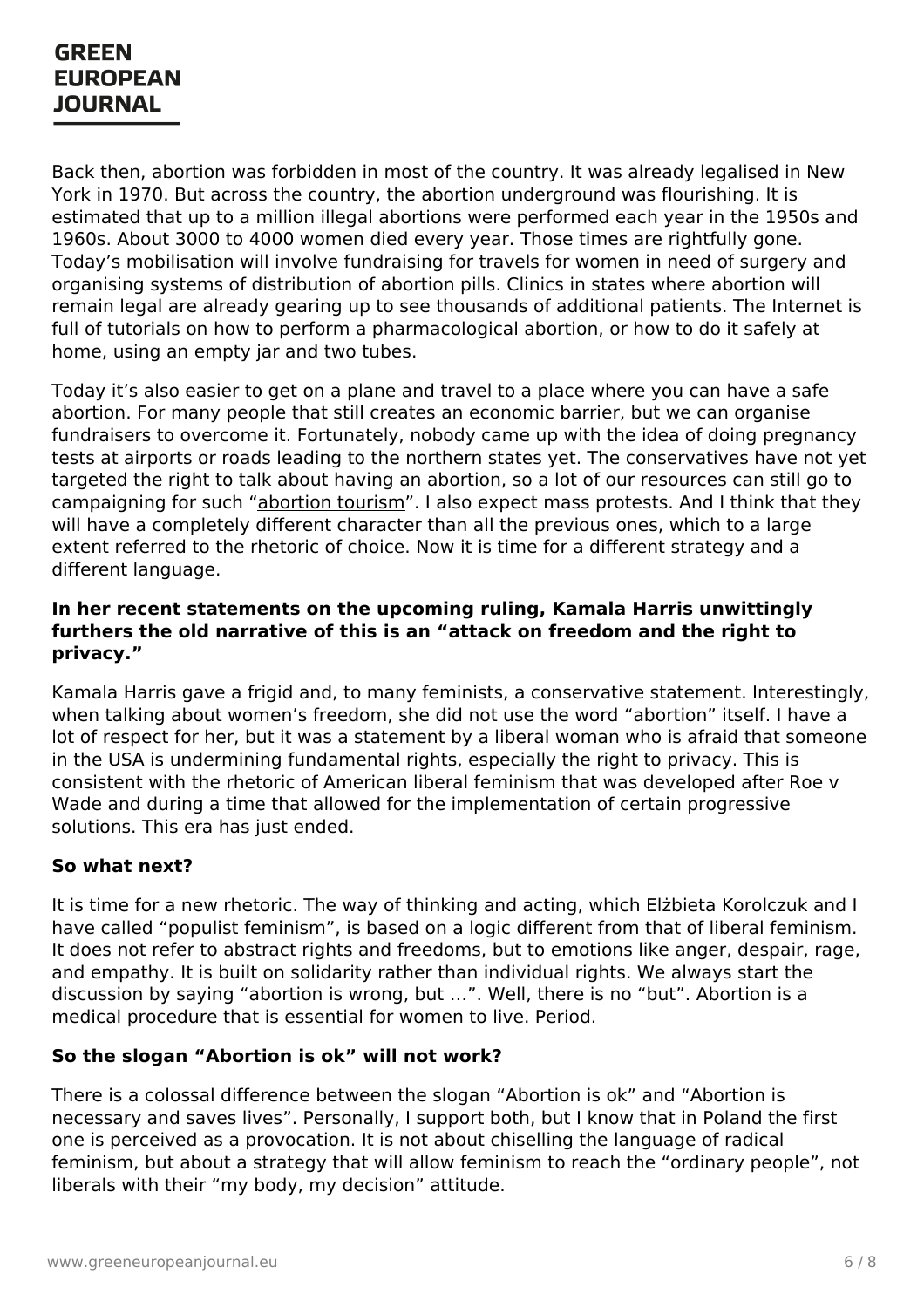#### **Do we need to convince the "ordinary people"?**

Certainly. A lot of people may think that abortion is wrong, but when they realise what the radical anti-abortion activists are preparing for them, their hair will turn grey. The people of Alabama are not the ones who would say that abortion should always be legal (like most people in Vermont or New York State), but vast majority of them believe that abortion should be legal in the event of rape, incest, or genetic defects of the fetus. In a moment, lawmakers will take away that right, taking women hostage.

To mobilise them to defend Roe v Wade, you must appeal to compassion. One of the consequences of culture wars is the disappearing ability to communicate with the other side. We must regain this and the Irish example can be very helpful in this regard. "Your sister, your mother, your daughter, her decision", "Put yourself in her place" – these are the slogans that touched Irish society and subsequently led to the abortion law of 2018. We must show the Americans and the Polish – including conservatives – the cruelty of these laws and the threat they pose to them personally, as well as their loved ones.

The interview was originally published in Polish by Krytyka [Polityczna](https://krytykapolityczna.pl/swiat/graff-roe-vs-wade-aborcja-usa/). Translation by Artur Wieczorek



Agnieszka Graff is a professor at the American Studies Center, University of Warsaw and a feminist activist and scholar. She is co-founder of the 8th March Women's Alliance, and a member of the Congress of Women Association. Her work discusses public discourse on gender, women's reproductive rights and the rights of sexual minorities in the context of Poland's EU accession and nationalist revival. She is author of "World without women" (2001, Marginesy), "Ricochet" (2008, W.A.B.), "Feminist mother" (2014, Krytyki Politycznej), "Memes and Graffs. Gender, money and sex" (2015, Krytyki Politycznej) and "Who's Afraid of Gender?" (2022, Krytyki Politycznej).



Krytyka Polityczna journalist, graduate of Russian Studies and Documentary Studies at the University of Warsaw. Winner of the Journalists for the Climate competition, in which she received a special award in the "City of Innovation" category for the article "And we went for donuts after the

pandemic. Amsterdam already knows how to tackle the crisis." She writes about culture, women's rights and ecology.

Published June 3, 2022 Article in English Published in the Green European Journal Downloaded from <https://www.greeneuropeanjournal.eu/what-overturning-roe-v-wade-means-for-the-usa-and-beyond/>

The Green European Journal offers analysis on current affairs, political ecology and the struggle for an alternative Europe. In print and online, the journal works to create an inclusive, multilingual and independent media space.